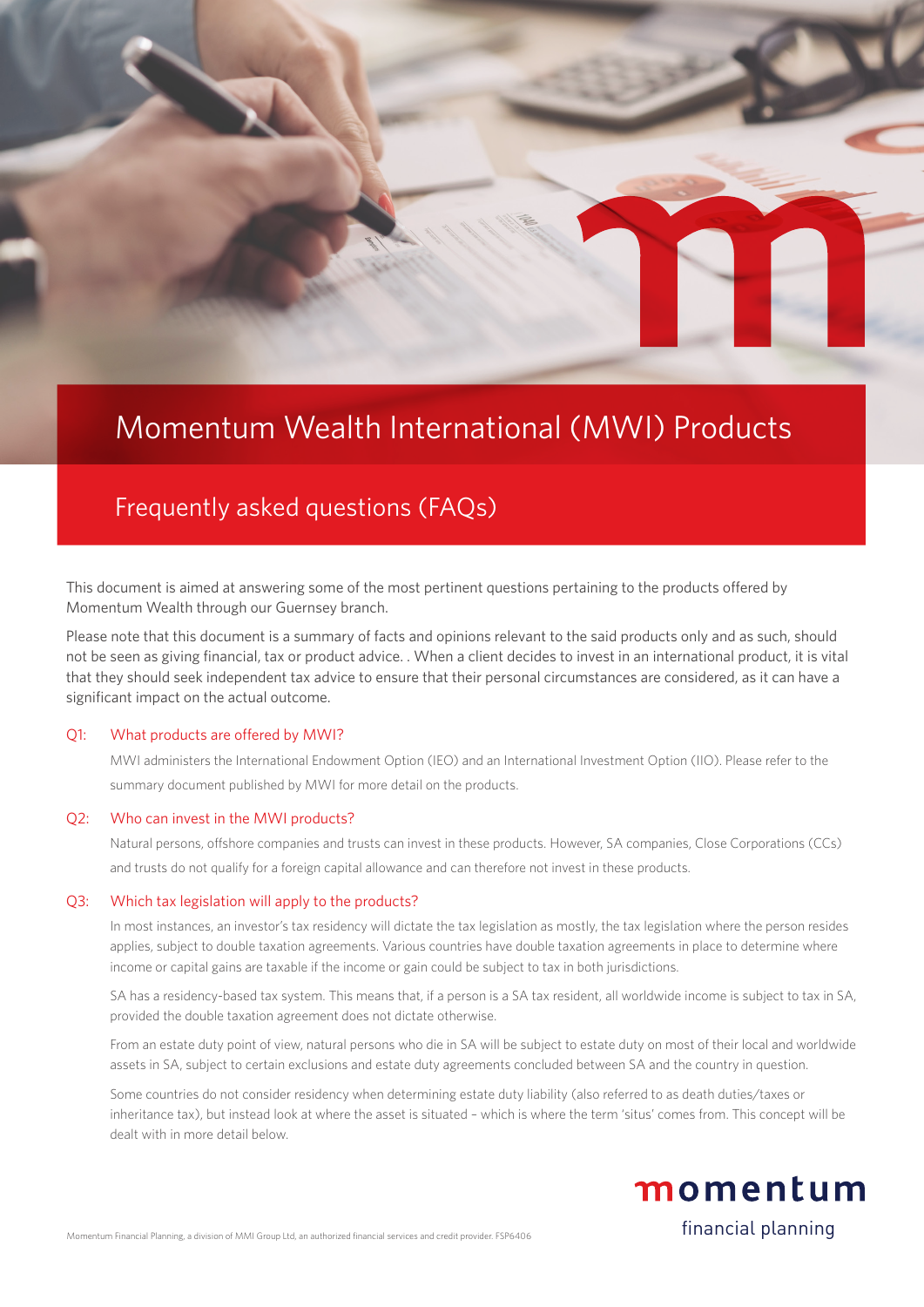### Q4: Who will pay income tax on any income generated from the investment products and the capital gains tax, on any capital gains realised?

### **For SA tax residents**

### **International Investment Option**

As with any other portfolio of collective investment schemes, interest and dividends are earned by the funds and flow to the investor.

In respect of foreign interest earned, it will be included in the investor's gross income and is subject to income tax in SA. No interest exemption applies in respect of foreign interest earned.

The foreign dividends will also be included in gross income, and are taxable in SA. The foreign dividend exemption applies: Foreign dividends are exempt to the effect that no more than an effective 20% tax is paid on the dividend received.

If units are realised to either:

- Fund a withdrawal from the investment; or
- Change the ownership of the investment; or
- Do a fund switch; and

a capital gain is realised, that capital gain will be taxable in the hands of the investor. If the annual exclusion of R40000 will apply (in respect of a natural person) and the inclusion rate of 40% also applies, then the effective capital gains tax payable will range between 0% and 18%.

### Q5: International Endowment Option (both product options)

As the endowments are issued by an offshore branch of the MMI group, the SA tax legislation applicable to long-term insurance policies and the Long Term Insurance Act will apply.

Therefore, the five-fund approach will apply to the underlying investments and the insurer will be the taxpayer. All interest, dividends and capital gains will be taxed in the individual policyholder fund, taxed at a marginal tax rate of 30% and an effective capital gains tax rate of 12%.

When the policy proceeds pay out to the policyholder, no further income tax is payable.

### **For non-resident taxpayers**

The tax rules that apply in this instance will depend on where the investor is a tax resident. It is therefore important to determine this as well as the tax consequences applicable to the investor in that jurisdiction. It is better to refer the investor to a skilled and experienced tax specialist who can give practical and sound advice.

**Caution:** It is important to obtain the correct advice and guidance, as all tax jurisdictions have their own rules, and without practical experience, these can be difficult to obtain and interpret. As a financial adviser, giving such advice can be prejudicial and it is therefore recommended that the client is referred to an international tax expert.

It is also important to remember that the endowment-based investments will be subject to the five-fund tax rules as mentioned above, irrespective of who the investor is. In some tax jurisdictions, the proceeds from the endowment policies are also taxable in the hands of the investor; this can result in double taxation.

### Q6: Do the restrictions applicable to local endowment policies also apply in respect of the foreign endowments?

When investing in an endowment policy governed by the Long Term Insurance Act, the normal rules pertaining to the restriction period and access to funds apply.

However, the product is specifically structured with 100 underlying endowment policies to allow for multiple withdrawals.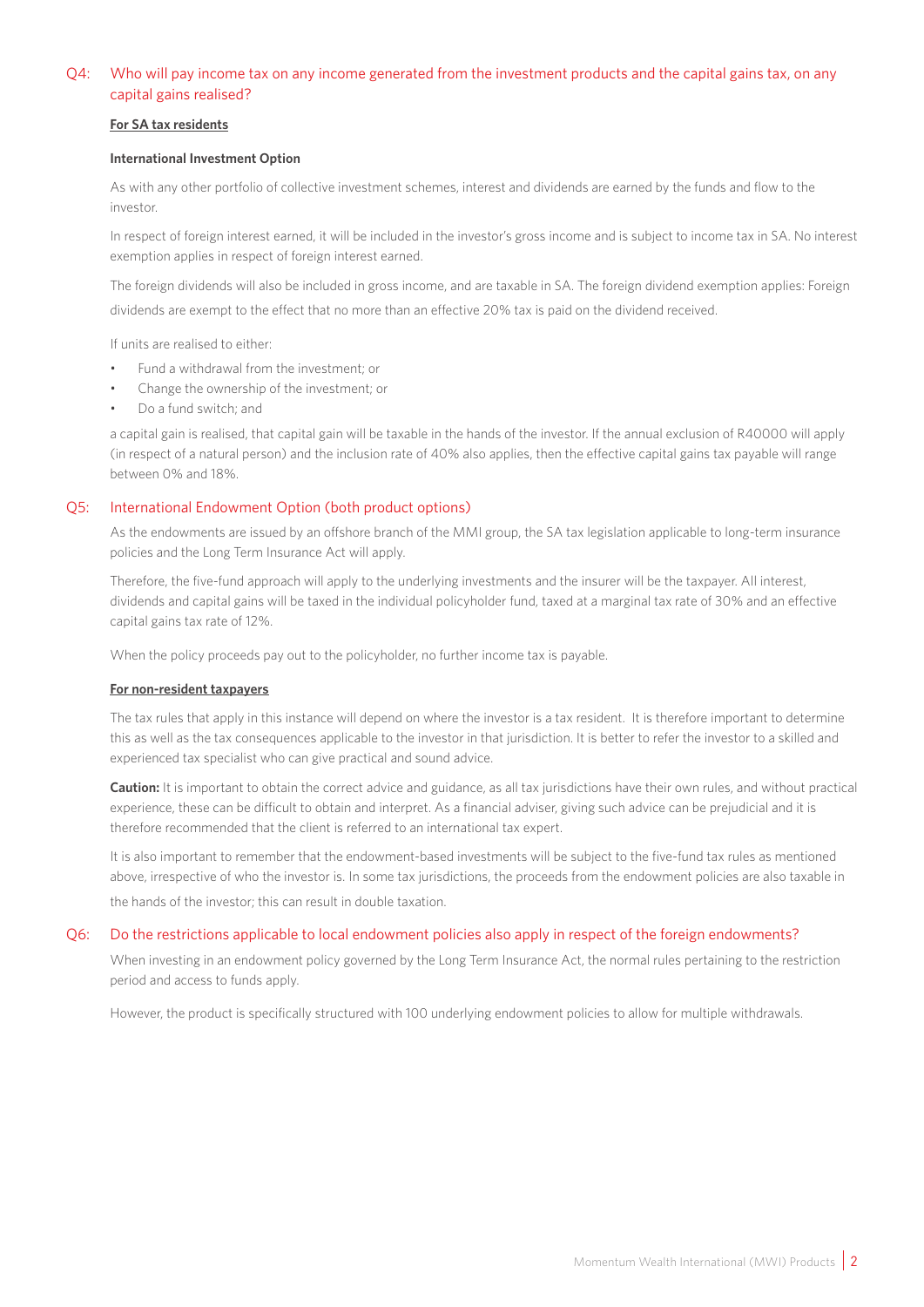### Q7: What happens to the product if the investor dies?

#### **International Investment Option**

As the investment allows for multiple owners, the impact of the death of the owner will depend on the investment's ownership structure.

Where the investment is owned by one natural person investor, death will result in the investment coming to an end and the funds returned to the deceased's estate of the deceased. The executor will then deal with the funds in terms of the deceased investor's will.

Unless expressly excluded, in writing, by any contract owner, this investment automatically incorporates the joint and survivorship option provisions for contracts owned by two or more persons. This means that upon the death of a contract owner, the deceased person's contract interest shall directly accrue to the remaining contract owners without passing through Guernsey probate. If the joint and survivorship option is excluded, the deceased person's interest in the contract will accrue to the investor's estate, which may be subject to Guernsey probate.

#### **IEO Life Insurance Bond**

This investment allows for unlimited contract owners and unlimited lives insured. The lives insured can be the same as, or different to, the contract owner/s. The investment also allows for a joint and survivorship option (only between spouses). The structure of the investment will therefore determine the outcome in the event of death of a role player.

Where the joint and survivorship option is selected (where the joint owners on a contract are spouses), both parties are lives insured on the contract. When a joint owner dies on a contract on which the joint and survivorship option has been selected, the surviving owner (spouse) automatically continues as sole owner of the contract. In this instance, the surviving spouse can add additional lives insured and also nominate a successor contract owner, which will ensure the continuance of the investment.

Where there is only one contract owner with no other life insureds and that person dies, the investment will come to an end and the proceeds will be payable, either to the deceased's estate or to the beneficiary nominated for proceeds.

Where there is one contract owner and multiple lives insured and the contract owner dies, the investment will continue to exist, but the ownership of the investment has to pass onto another. This can happen either by way of a nomination of a successor contract owner (in which case the ownership will pass to this nominated person), or as provided for in the will of the deceased contract owner. Where the contract owner is alive and one of the lives insured dies while there are other lives insured remaining, there will be no impact on the investment and it will continue as is.

Where there are multiple contract owners, they are automatically also lives insured on the contract and upon the death of any one of them, the contract will continue.

#### **IEO Capital Redemption Bond**

This investment allows for unlimited contract owners, there is no life insured and the joint and survivorship provision is available between spouses.

When the joint and survivorship provision is used on the investment, the ownership of the one spouse shall automatically roll over to the surviving spouse.

Where there is only one contract owner and that person dies, the ownership will transfer to the person nominated as the successor contract owner or if no nomination is made, the ownership of the investment will form part of the deceased's estate.

Where there are multiple contract owners and one of them dies, that portion of the investment has to be transferred to either the person nominated as successor contract owner or it will form part of the deceased contract owner's estate and be dealt with in terms of the will.

### Q8: If an investor/policyholder did not select the "joint and survivorship option" in respect of the IEO, but they indicated who the proceeds must go to in their Will, how will this be dealt with in practice?

If the joint and survivorship option is not selected, the investment will fall into the investor's estate and dealt with in terms of the estate administration process. Depending on the value of the investment, it may be necessary to comply with Guernsey's domestic system of probate on death. This is an administrative and legal process in terms of Guernsey law that must be followed before the assets of a deceased person may be distributed to heirs.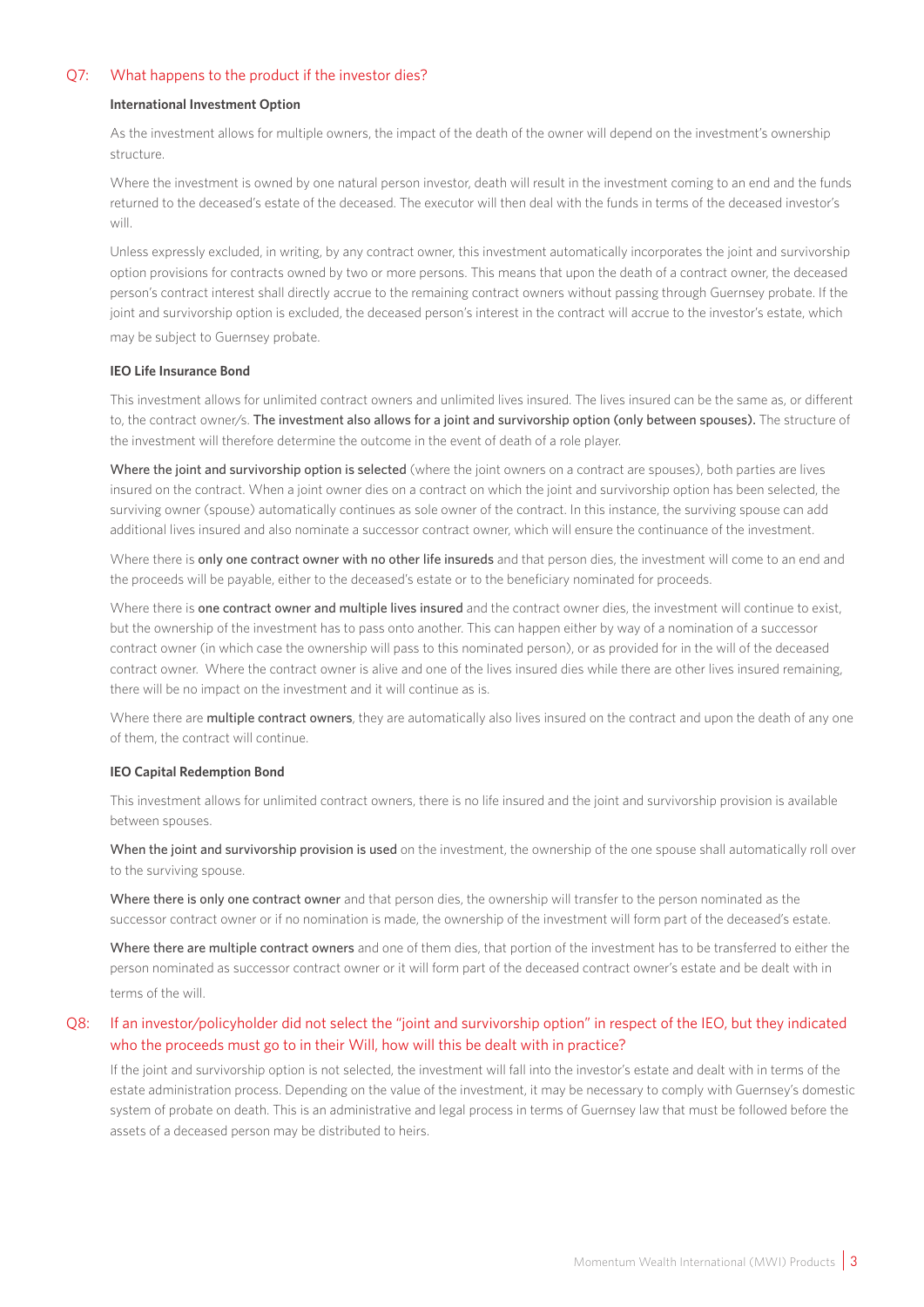### Q9: If an investor/policyholder did not select the "joint and survivorship option" in respect of the IEO, and there are additional contract owners and a beneficiary for proceeds was appointed, what happens if the original investor dies?

The additional contract owners are automatically additional lives insured. Upon the death of any one contract owner, the policy will continue and the ownership of the deceased party will form part of his/her estate, which can be subject to Guernsey probate.

### Q10: What is Guernsey probate?

Guernsey probate requires Letters of Administration to be obtained in relation to the investor's estate to enable the Guernsey estate to be properly wound up. To obtain Letters of Administration, the registrar of the Ecclesiastical Court in Guernsey will require the investor's will to be proved (or authenticated) in Guernsey and submitted together with a death certificate and an inventory stating the values of the estate. This may entail the added cost of appointing a Guernsey advocate to attend to the application.

If the deceased's wishes are contained in an SA will, this needs to be lodged and resealed by the Master of the High Court in SA before it is submitted to the Registrar in Guernsey for processing.

The Letters of Administration is an official document which enables the person named as the executor in the will to prove to third parties (banks, insurance companies, etc.) that he/she is duly authorised to collect the assets of the deceased for distribution. Without this official document, no institution will pay out any funds to the deceased's estate for a higher amount than a particular

threshold they determine. Probate is required for all investments more than USD20,000.

### Q11: Is a separate will required for offshore assets?

In Guernsey, the principle of freedom of testation applies to the law of succession. This means that individuals are free to dispose of their estates as they please on death. SA residents may choose to deal with their Guernsey assets in their SA wills or they may execute separate wills for their assets situated locally and in Guernsey. A will, will be regarded as valid in terms of Guernsey law if it complies with the internal law:

- a. In the territory where the will was executed;
- b. In the territory where, at the time of execution, the testator lived or had their habitual residence;
- c. The state where the testator was a national; or
- d. Where real property is disposed of, in the territory where the property is *situated*.

Not all jurisdictions are as straightforward as Guernsey and, where investors have assets abroad (particularly immovable property), it is important to understand the principles of the law of succession applicable to the disposal of assets on death (e.g. forced heirship) in the jurisdiction where the property is situated and whether there are any specific requirements that apply to the execution of wills. In these instances, obtaining specialist advice in the jurisdiction where the assets are situated, and to execute a separate will for those assets, is recommended.

### Q12: What are there pros and cons associated with having both a local and offshore will?

The main advantages of having separate wills for local and offshore assets are:

- The executors in the jurisdictions where the assets are situated may proceed without delay;
- The wills may be adapted to provide for the laws of succession applicable in the jurisdictions where the assets are situated; and
- The wills may be drafted to comply with the formalities required for execution of wills in the particular jurisdictions where the assets are situated.

The biggest challenges associated with separate wills are to ensure that they correspond with one another and that, together, they deal with the testator's worldwide estate. These challenges are easy to address in a single will dealing with a testator's worldwide estate, which is also a cheaper option than having multiple wills. However, where assets are substantial, obtaining proper advice upfront is better, before it's too late to rectify problems.

### Q13: If a person holds a local and offshore will, should there be a local and offshore executor?

In practice, an expert in the jurisdiction where the assets are situated will be appointed to attend to the administration of the part of the estate situated in the particular jurisdiction. This expert may be appointed to act in the foreign jurisdiction on the local executor's behalf either directly in the will, or by a local executor.

### Q14: The nominated beneficiary on the investment contract differs from the beneficiary nominated in the investor's will. What will happen?

Policy benefits that are dealt with in terms of the joint and survivorship option do not form part of a person's estate for distribution purposes. Therefore, if there is a conflict between the provisions of the will and the joint and survivorship option, the terms of the joint and survivorship option will prevail.

If the joint and survivorship option does not apply, the policy contract will generally supersede the will as the contract dictates how the beneficiary nomination can be amended or cancelled, and the nomination in a will is not one of those methods.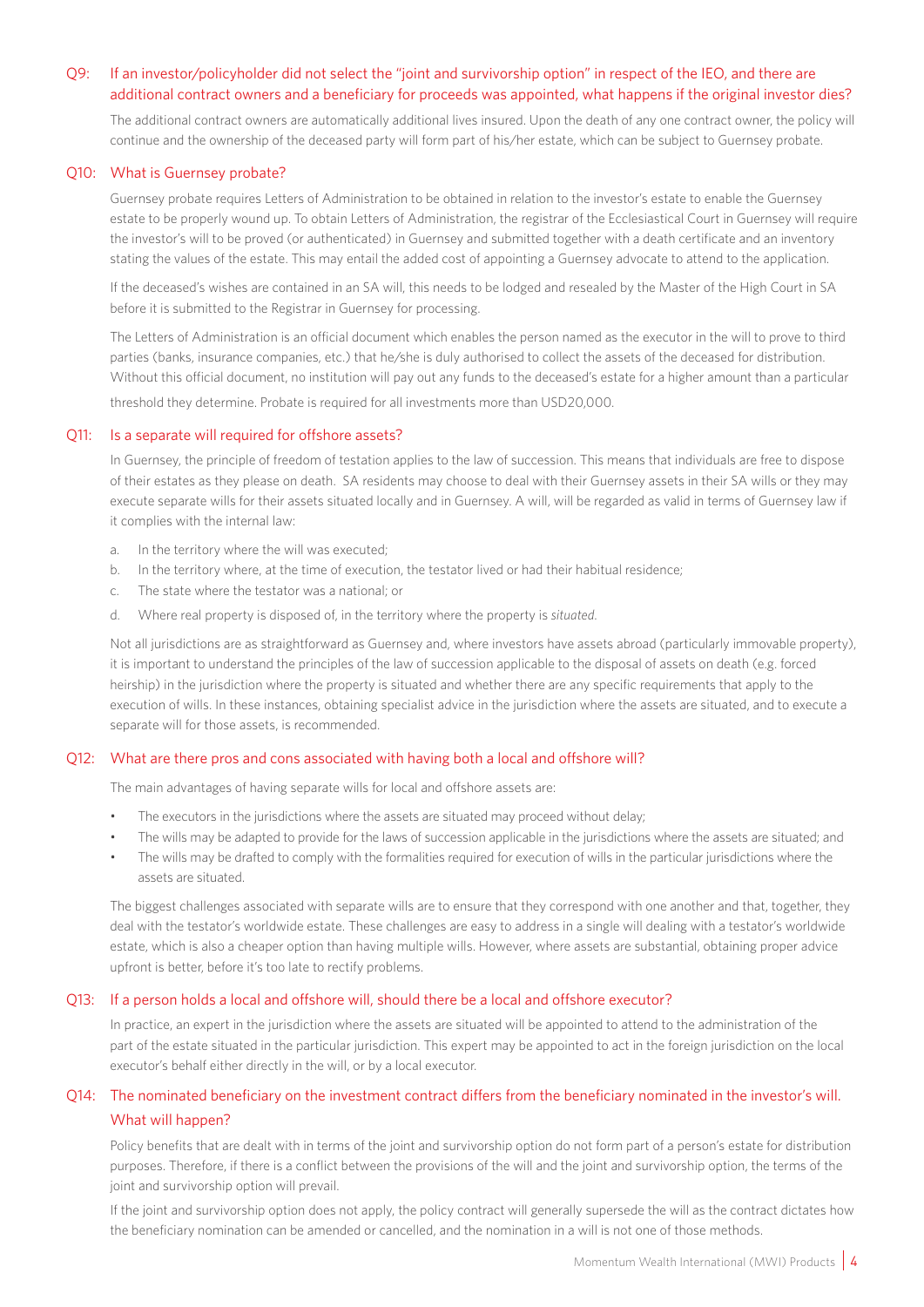### Q15: Upon death of the investor, where the investment is terminated as a result, do the proceeds have to return to SA or can they remain offshore?

The general rule is that SA residents may retain foreign inheritances and any growth and income generated thereon abroad. This does not absolve beneficiaries from other obligations such as tax obligations, etc. In practice, where a SA resident inherits the offshore estate of another SA resident which has been built up by way of the deceased's SA offshore allowances, it is good practice to notify an authorised dealer who will advise on whether they wish to place the details of the inheritance on record with the Reserve Bank or not.

### Q16: Will the MWI investments be protected against the creditors of the investor?

### **International Investment Option**

No creditor protection applies and if the investor is declared insolvent, the investment will form part of the insolvent estate and can be attached by creditors.

### **IEO Life Insurance Bond**

As the endowment policies are governed by the Long Term Insurance Act, the creditor protection awarded in terms of section 63 will apply. The following requirements must be met for the protection to apply during the lifetime of the investor/policyholder:

- The policy must be on the life of the policyholder or their spouse; and
- The policy must be in force for at least three years.

The requirements to enjoy the protection upon death of the policyholder include the following:

- − The policy must be on the life of the policyholder or their spouse;
- The policy must be in force for at least three years;
- The policyholder is survived by a spouse, children, stepchildren or parents; and
- The policy benefits devolve upon them.

Where the requirements are met, in life and upon death, the protection of the policy benefits provided under this policy (or assets purchased exclusively with the policy benefits provided) will apply for five years from the date the benefits were provided.

The protection will NOT apply if:

- The policy was ceded as collateral security in respect of a specific debt; or
- It can be shown that the policy was acquired to intentionally defraud creditors.

The burden of proof always lies with the person relying on the protection.

### **IEO Capital Redemption Bond**

No protection applies where there is no life insured on the insurance policy, and therefore no creditor protection will apply in terms of the Long Term Insurance Act.

### Q17: Will the MWI investments form part of the SA investor's deceased estate?

Subject to certain exceptions, estate duty is levied on the worldwide estates of all persons that lived in SA at the date of death.

In terms of section 3(3)(d) of the Estate Duty Act, property includes property not taken into account elsewhere in the Act where the deceased was immediately prior to his death competent to dispose of for his own or the benefit of his estate. In terms of this catch-all provision, the value of an investment in the IIO and the IEO will be included in a person's estate for estate duty purposes, unless it qualifies for a deduction in terms of section 4(e) or some other provision of the Estate Duty Act.

In terms of section 4(e) of the Estate Duty Act, 1955, the following assets qualify for a deduction from estate duty:

*The amount included in the total value of all property of the deceased as representing the value of any right in or to property situated outside the Republic acquired by the deceased:*

- *a. before he became ordinarily resident in the Republic for the first time; or*
- *b. after he became ordinarily resident in the Republic for the first time, by—*
	- ◦ *a donation from someone who was not ordinarily resident in South Africa at the date of the donation; or*
	- *an inheritance from a person who was not ordinarily resident at the date of his death; or*
	- *out of the profits and proceeds of any such property.*

An investment purchased with a SA investor's personal offshore allowance must be included for estate duty purposes because it does not qualify for deduction in terms of the above provision.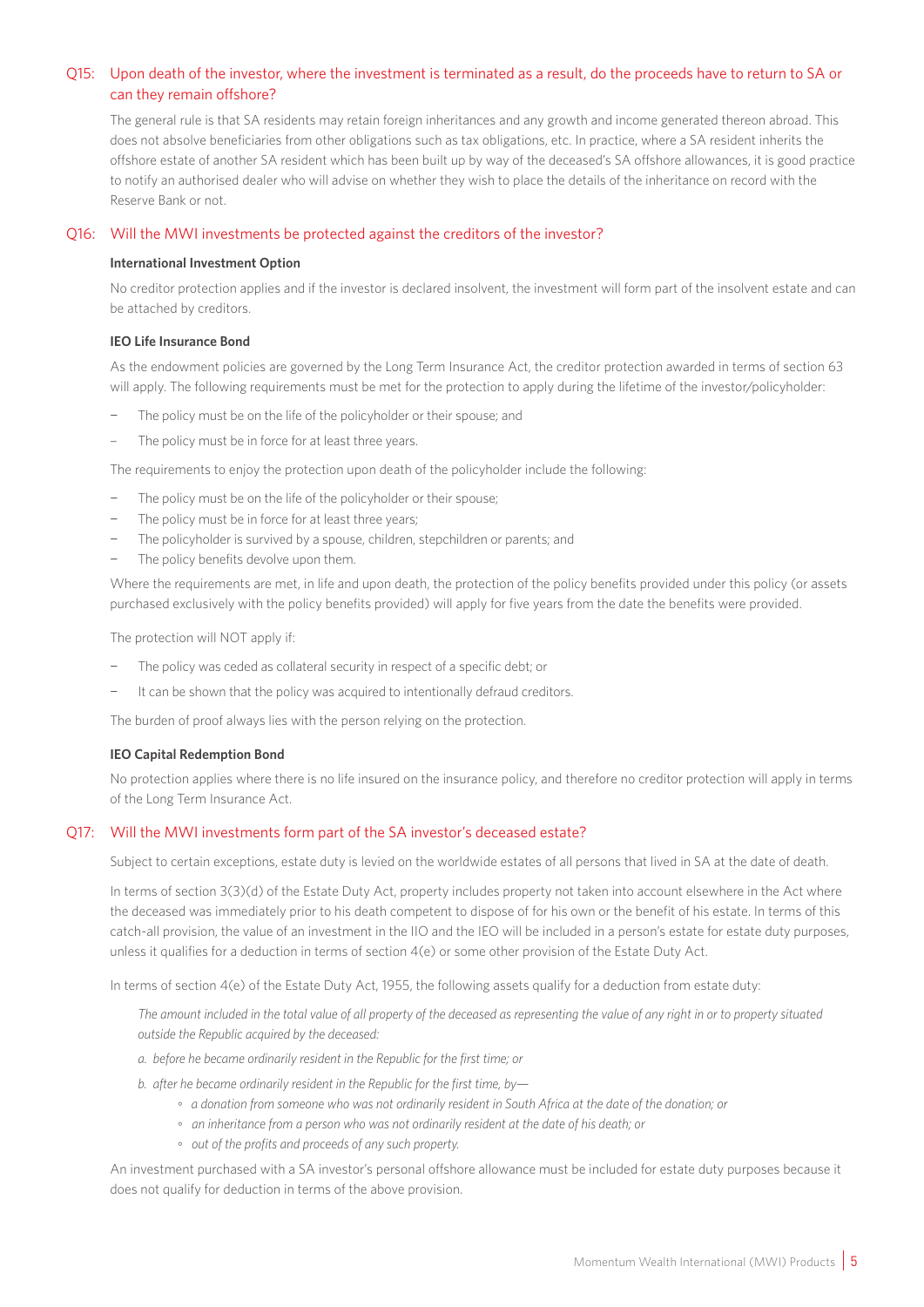### Q18: What will the estate duty implications in be when an investor and/or the life insured (that is not the investor/ policyholder) dies?

For purposes of this question it is assumed we are dealing with a person that dies in SA and that the funds in the investment are forthcoming from SA.

### **International Investment Option**

The value assigned to that owners' portion of the investment will be an asset in the deceased estate for estate duty purposes. It will therefore be added to all other assets and deemed assets to determine the dutiable estate and can therefore potentially be subject to estate duty. If the asset is bequeathed to the spouse of the deceased, the section 4(q) deduction will apply and the abatement will also apply if it is bequeathed to another.

### **IEO Life Insurance Bond**

Where the owner or co-owner of this investment dies while there is another live insured still alive, the market value of the deceased's portion of the investment will be an asset in the deceased's estate. If the joint and survivorship provision applies to the investment and it goes to the deceased's spouse, the section  $4(q)$  provisions will apply. If this provision does not apply and the ownership goes to the successor contract owner nominated by the deceased contract owner and that nominated person is not a spouse, then it will be part of the dutiable estate. The abatement will still be applied to determine the eventual dutiable estate.

If the deceased is the last life insured on the investment, that investment will come to an end and pay out. Irrespective of whom it pays to, the total proceeds will be a deemed asset in the estate of that deceased life insured. If the proceeds are payable to the spouse of that deceased life insured, the section 4(q) deduction will apply. If not, it will be part of the dutiable estate that is still subject to the abatement.

### **IEO Capital Redemption Bond**

The value assigned to that owners' portion of the investment will be an asset in the deceased estate for estate duty purposes. It will therefore be added to all other assets and deemed assets to determine the dutiable estate and can therefore potentially be subject to estate duty. If the asset is bequeathed to the spouse of the deceased, the section 4(q) deduction as well as the abatement will apply if it is bequeathed to another.

| Product | Scenario                                                                                      | Estate duty?                           | Exec-<br>utor's<br>fees? |  |
|---------|-----------------------------------------------------------------------------------------------|----------------------------------------|--------------------------|--|
| IIO:    | Investor dies and:                                                                            |                                        |                          |  |
|         | The investor was the only person listed as<br>an investor                                     | Yes                                    | Yes                      |  |
|         | Where there are multiple investors and<br>the investor is survived by another co-<br>investor | Yes for the proportionate<br>ownership | <b>No</b>                |  |
| IEO:    | Investor dies and:                                                                            |                                        |                          |  |
|         | There is no successor contract owner or<br>beneficiary for proceeds                           | Yes                                    | Yes                      |  |
|         | There is a successor contract owner                                                           | <b>Yes</b>                             | No                       |  |
|         | There is no successor contract owner but<br>a beneficiary for proceeds                        | Yes                                    | <b>No</b>                |  |
|         | Joint and survivorship provision applied                                                      | No, due to section $4(q)$              | No                       |  |

### Q18: Estate duty and executor's fees implications of the MWI investments at a glance:

### Q19: What are the capital gains tax implications when an investor/and/or the life insured dies?

For purposes of this question it is assumed we are dealing with a person that dies in SA and that the funds in the investment are forthcoming from SA and the person is also a SA tax resident.

### **International Investment Option**

When the owner or one of the owners of this investment dies, it is deemed that the owner has disposed of that investment (or that portion of the investment) for capital gains tax purposes and it is added to all the other deemed disposals as a result of death.

If the investment goes to the spouse of the deceased, roll-over relief will apply and no capital gains tax will be payable. The base cost will also roll over to the spouse.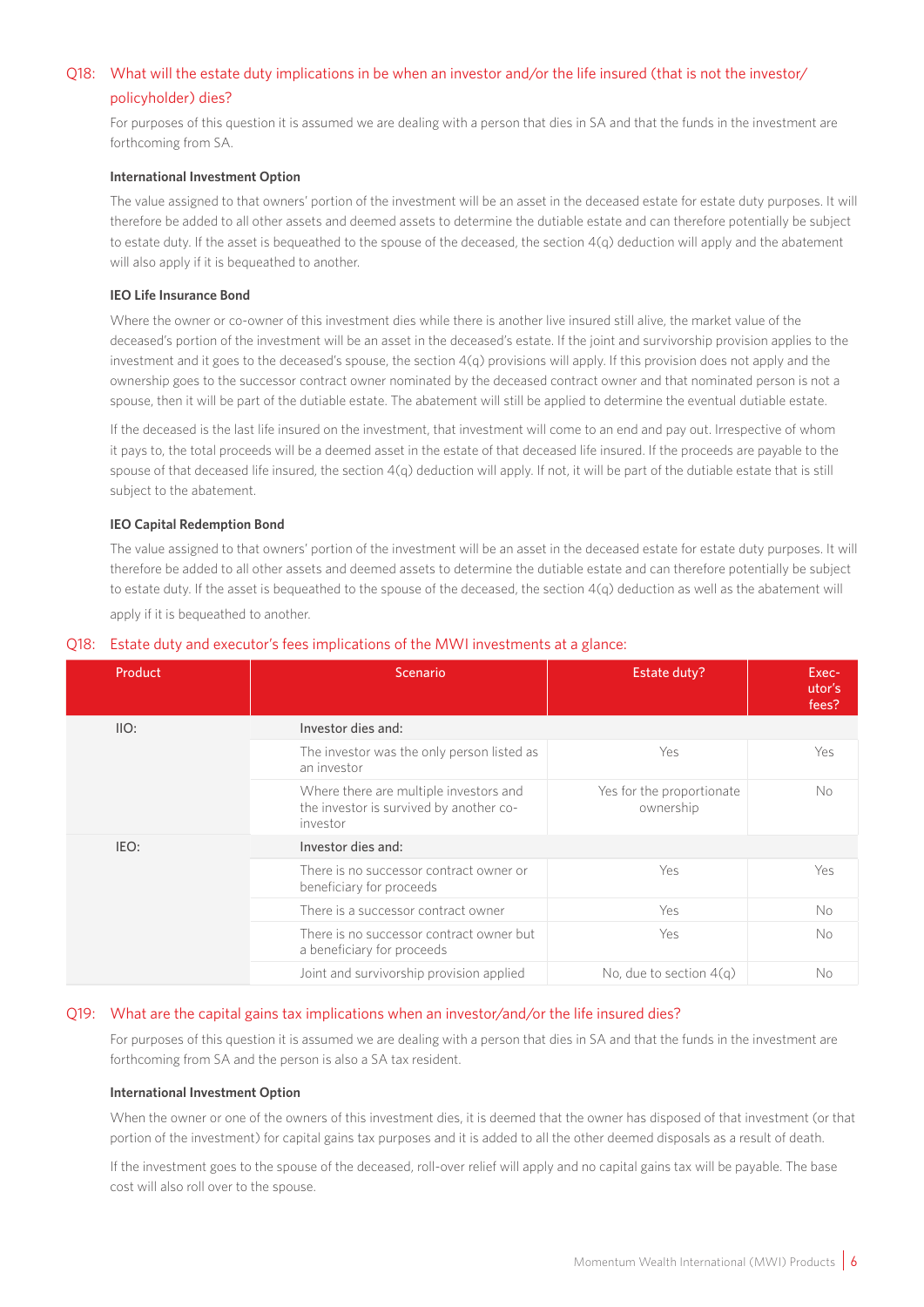If it goes to any other person, no roll-over relief will apply. Upon death, a natural person is entitled to a capital gains tax exclusion of R300 000. The inclusion rate of 40% will apply and this amount will be added to the deceased's taxable income and will therefore be subject to income tax.

### **Life Insurance Bond and Capital Redemption Bond**

The investments are long-term insurance policies as it is governed by the Long Term Insurance Act. The exclusion applicable to long-term insurance policies will therefore apply and the death of a contract owner, who is the original beneficial owner, will not result in capital gains tax.

### Q20: What should be considered from an estate planning point of view when doing an international investment?

It is vital that SA resident who invests in offshore jurisdictions such as the United Kingdom (UK) or United States of America (USA) appreciate and plan for the possible costs of death consequences on owning assets in such jurisdictions.

The SA offshore investor who holds assets in these jurisdictions could be liable for UK Inheritance Tax (IHT) or US estate tax together with SA estate duty.

Some aspects that may trigger a liability for UK Inheritance tax (IHT) or US estate tax together with SA estate duty will depend on factors such the tax residence status, domicile; *lex situs* (the law applicable in the jurisdiction where the asset is located); asset type; the value of the investments; and beneficiary of the estate. SA resident clients, non-domiciled with UK connections, may be affected by IHT through ownership of UK property. Such foreign domiciled assets owned by the client are commonly referred to as *situs* assets, a Latin word that refers to the place to which, for purposes of legal jurisdiction or taxation, a property belongs. IHT is principally charged on assets situated in the UK (being the *situs* of the asset) upon a person's death, but may also apply to some lifetime gifts and trust assets.

IHT is a tax on the market value of property transferred on death and on the loss to a person's estate resulting from certain lifetime gifts. The location of the assets, along with domicile, is vital for IHT in an international context. The relevant tax depends on the type of event that gives rise to a charge. In all cases, there is a nil rate band whereby tax is charged at 0% on the value of the property within the band at a relevant time.

The current threshold, also known as the "nil rate band", for which no IHT is payable, is £325,000. Therefore, assuming that the client does not live in the UK, they would enjoy an exemption on UK *situs* assets up to a maximum amount of £325,000. The IHT tax rate applied to amounts exceeding this threshold is 40%. Bequests to non-domiciled spouses qualify for a further exemption of £325,000 with the result that a non-UK domiciled investor may transfer up to £650,000 to a spouse on death free of IHT. Certain assets, such as holdings in authorised unit trusts or open-ended investment companies; shares where the share register is kept outside of UK; and exempt British Government securities (exempt gilts), are also excluded from IHT upon the death of investors who do not live in the UK.

| Jurisdiction:                                                      | <b>South Africa</b>                                                                                                                                                   | UK.                                                                                                                                                                                                                                                                             | <b>USA</b>                                                                                                                                    |
|--------------------------------------------------------------------|-----------------------------------------------------------------------------------------------------------------------------------------------------------------------|---------------------------------------------------------------------------------------------------------------------------------------------------------------------------------------------------------------------------------------------------------------------------------|-----------------------------------------------------------------------------------------------------------------------------------------------|
| Individual tax exempt<br>threshold                                 | R3,500,000                                                                                                                                                            | £325,000 (NRB)                                                                                                                                                                                                                                                                  | \$60,000                                                                                                                                      |
| Deductions for spousal<br>bequests                                 | Yes, in full                                                                                                                                                          | Yes, limited to a maximum of<br>£325,000 where the spouse<br>does not live in the UK.                                                                                                                                                                                           | No - unless assets are held in a<br>qualified domestic trust.                                                                                 |
| Some examples of<br>exemptions/deductions<br>of some asset classes | Gross value of the deceased's<br>worldwide assets is taxable,<br>subject to a number of<br>exclusions and deductions as<br>contained in the Estate Duty<br>Act, 1955. | 1. Foreign currency bank<br>account maintained in UK:<br>2. Holdings in authorised<br>unit trusts or open ended<br>investment company;<br>3. Shares where share<br>register is kept outside of<br>the UK;<br>4. British Government<br>Securities referred to as<br>exempt gilts | Cash deposits in a US bank;<br>1.<br>2. US. government and<br>corporate bonds;<br>3. Retirement plans;<br>4. Life insurance death<br>benefits |
| Tax rate                                                           | 20%                                                                                                                                                                   | 40%                                                                                                                                                                                                                                                                             | Sliding scale between 18%<br>to 40%                                                                                                           |

The table below illustrates the estate duty or death tax implications for a SA resident, who lives in SA and with assets situated in SA, the United Kingdom (UK) and United States of America (USA).